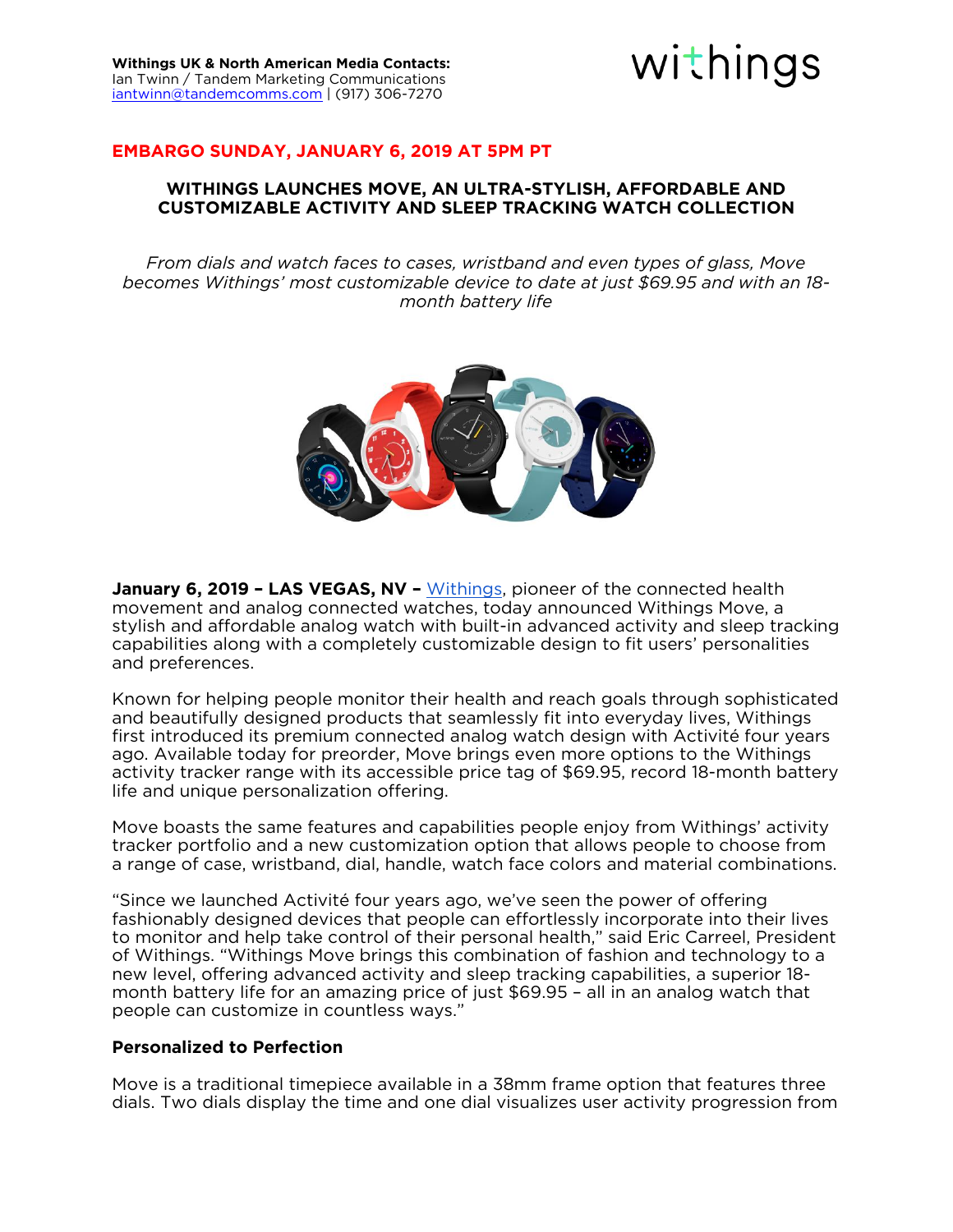0 to 100, based on the steps objectives set in the Health Mate app, letting users see their daily progress at a glance. their daily progress at a glance.

To fit evervone's personal style and fashion sense. Move's initial collection will be available online in the U.S. in five different color options. After the release, the collection will continue to expand with additional design schemes launching each month and on special occasions. The options available include different colors, cases and wristband materials, as well as glass types. and wristband materials, as well as glass types.

Later in the year, users will be able to completely customize Move down to the colors of the dials. People can showcase their personalities in countless ways by creating their very own custom watch easily on the Withings' website. their very own custom watch easily on the Withings' website.

## **Sophisticated Tracking Day & Night**

Move, one of the most affordable and customizable trackers on the market, will also come packed with the advanced activity and sleep tracking features users have come to expect from Withings. It connects to the dedicated Health Mate app for iOS and Android that provides data, insights, scheduled activity reminders and the ability to set goals and manage successes. It also connects with more than 100 third-party to set good as Annie Health. Google Fit or MyFitnessPal Move will have the following apps such as Apple Health, Google Fit, or MyFitnessPal. Move will have the following capabilities:

- **Automatic recognition of daily activities including walking, running, swimming**<br>and for the first time on a Withings watch cycling. Sessions that are automatic and for the first time on a Withings watch, cycling. Sessions that are automatically detected are recorded in the Health Mate app, which shows the duration and calories burned during a given activity. Overall daily and weekly steps, calories burned and distance are also shown within the app.
- On-demand workout mode allows users to record a specific session by pressing a<br>button on the watch to activate its connected GPS (via BLF) feature. Pace, time button on the watch to activate its connected GPS (via BLE) feature. Pace, time route is mapped after the session in the Health Mate app.
- Water resistance up to 50 meters and up to 18 months battery life.

- *Sleep Tracking:* Sophisticated sleep monitoring and analysis of sleep patterns, including length,
- Smart Wake-up that will wake users with vibration alarms at the most optimal times during their sleep cycle
- Provision of preparatory Sleep Score based on data such as sleep duration, depth requilarity and interruptions
- Access to the Sleep Smarter Program, consisting of eight weeks of recommendations to improve sleep patterns recommendations to improve sleep patterns.

# **CES & Availability**

Demonstrations of the Withings Move will be available during CES January 8-11" 2019<br>at the Sands Expo Center. Hall A-D booth #45137. at the Sands Expo Center, Hall A-D booth #45137.